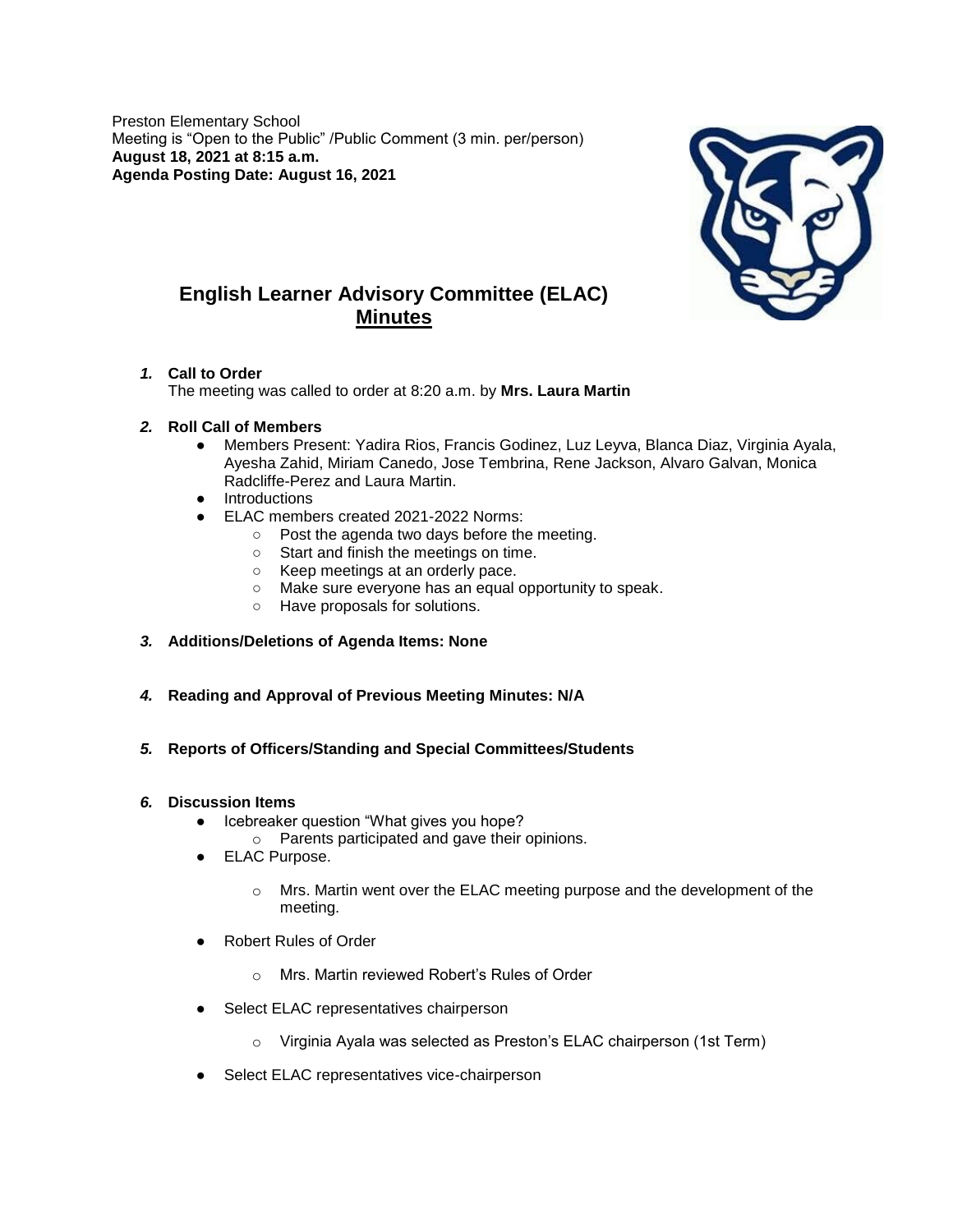- o Miriam Canedo was selected as Preston's ELAC vice-chairperson (1st Term)
- Select ELAC representatives secretary
	- o Blanca Diaz was selected as Preston's ELAC secretary
- **Elect DELAC officers**
- DELAC chairperson
	- o Virginia Ayala was selected as Preston's DELAC Representative (1st Term)
- DELAC vice-chairperson
	- o Miriam Canedo was selected as Preston's DELAC alternate ELAC (1st Term)

# *7.* **Information Items**

- Mrs. Martin welcomed everybody and introduced herself.
- Mrs. Martin talked about the importance of parents taking the Rialto USD surveys as well as the site's surveys.
- We went over EL Parents Needs Assessment. Mrs. Martin and parents talked about the parent survey results that were filled out by parents.
	- $\circ$  Mrs. Virginia Ayala advised the other parents to participate and invite other parents to increase the ELAC group. She mentioned that she has participated before and knows the important role that they play in the decision making to help their EL students.
- Mrs. Martin talked about the impact on the students' academic performance due to COVID-19 pandemic.
	- $\circ$  Parents were informed of the new resources and the extra support provided to their students.
- Ellevation Progress Monitoring
	- $\circ$  Mrs. Martin will introduce the ELLevation platform  $\overline{\phantom{a}}$  Web-based software at the following meeting.
- Review ELAC Meeting dates for 2021-2022
	- o Mrs. Martin reviewed the ELAC meeting dates for 2021-2022.
	- $\circ$  A flyer was presented to parents, as a reminder for the next ELAC meeting on Wednesday, September 8, 2021 and parents were invited.
- Review DELAC meeting dates for 2020-2021
	- $\circ$  Mrs. Martin mentioned that the DELAC meeting dates for 2021-2022 will be coming soon on the Rialto USD website.
- Review SSC meeting dates for 2021-2022
- The parents were also invited to attend the 2:3 p.m. School Site Council (SSC) meeting.
	- o Mrs. Martin reviewed the SSC meeting dates for 2021-2022.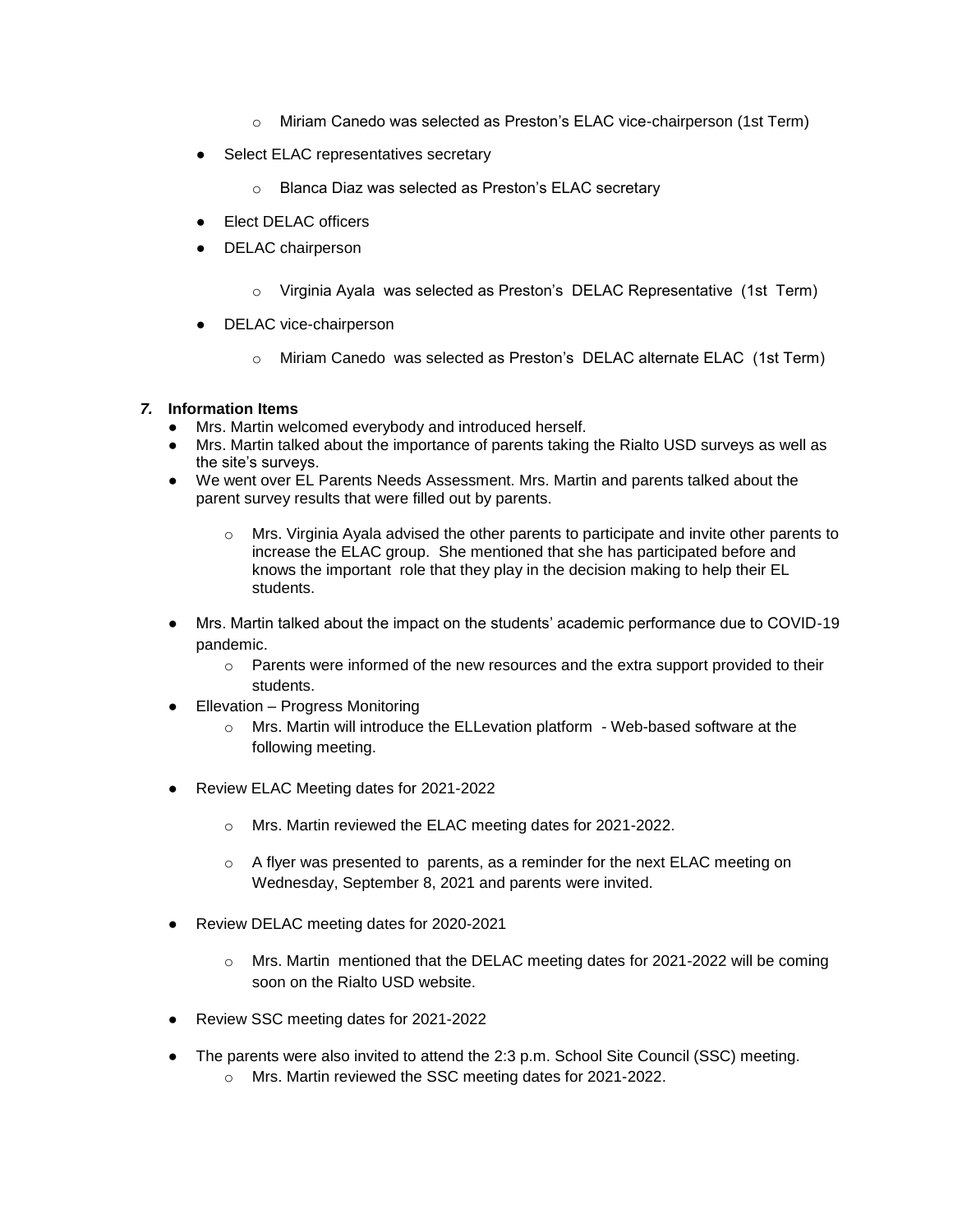- o A flyer was presented to parents, as a reminder for the next SSC meeting on Wednesday, September 8, 2021 and parents were invited.
- Mrs. Martin appreciated the parents' attendance and concluded the meeting.

#### *8.* **Public Comments (3 minutes): None**

#### *9.* **Action/Consent Items**

- Elect Committee Officers (Chairperson, Vice-Chairperson, recording Secretary)
- ELAC Committee Officers were elected and agreed upon by committee members present unanimously.
- Select DELAC representative and alternate.
- DELAC representative and alternate were selected and agreed upon by committee members present unanimously.

#### *10.* **Unfinished Business and General Orders: None**

#### *11.* **New Business**

- Ellevation platform Web-based software information at next ELAC meeting
- Needs Assessment Survey parents' answers review.
- 2021-2022 School Plan -Review on EL funding.

#### *12.* **Adjournment**

Mrs. Laura Martin motioned to adjourn the meeting at 9:35 a.m. and seconded by Luz Leyva.

#### **Next Meeting: Wednesday, September 8, 2021, at 8:15 a.m. in Preston Elementary School Cafeteria.**

In accordance with section 54953.2 of the Government Code, individuals may make a request for disability-related modification or accommodations, including, including auxiliary aids or services, in order to participate in a public meeting. Such requests must be submitted in writing no later than 12:00 noon three business days preceding the date of the meeting. Requests should be submitted to the attention of Monica Radcliffe-Perez, Principal.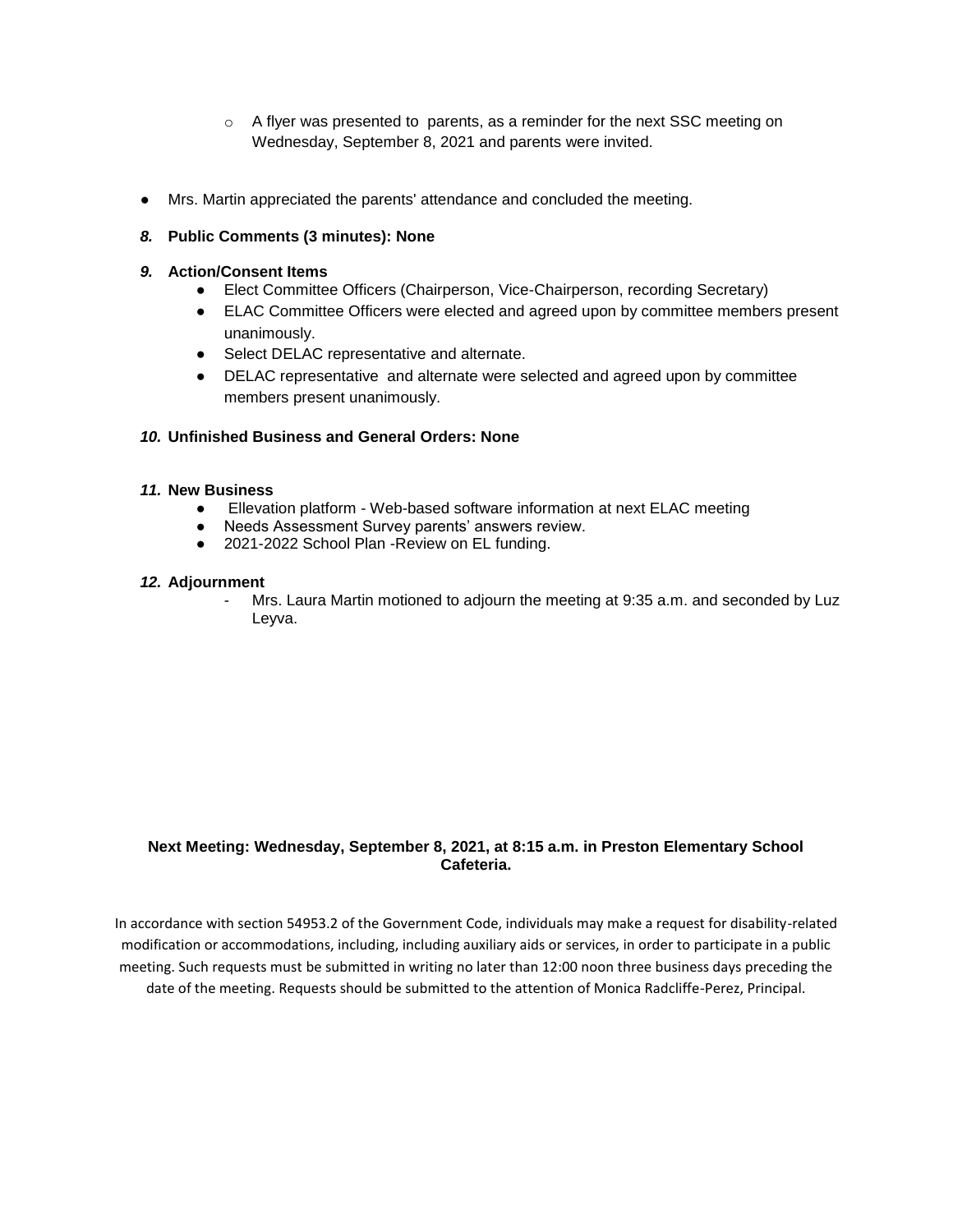Escuela Primaria Kelley Junta "Abierta al público" / Comentarios del público (3 minutos por persona) **18 de agosto del 2021 a las 8:15 a.m. Fecha en que se anunció la agenda: 16 de agosto del 2021**



# **Comité Consultivo de Aprendices de Inglés (ELAC) Acta**

- 1. **Inicio de la junta** La junta fue iniciada a las 8:20 a.m. por la **Sra. Laura Martin.**
- 2. **Pasar lista de miembros**
	- **●** Miembros presentes: Yadira Rios, Francis Godinez, Luz Leyva, Blanca Diaz, Virginia Ayala, Ayesha Zahid, Miriam Canedo, Jose Tembrina, Rene Jackson, Alvaro Galvan, Monica Radcliffe-Perez y Laura Martin.
	- **●** Introducciones
	- **●** Miembros de ELAC crearon las normas para el 2021-2022
		- o Publicar la agenda dos días antes de la junta
		- o Empezar y terminar la junta a tiempo.
		- o Mantener las juntas de manera ordenada.
		- o Asegurar que todos tengan la misma oportunidad para hablar.
		- o Tener propuestas para soluciones.
- 3. **Añadir/eliminar puntos de la agenda: Ninguno**
- 4. **Lectura y aprobación del acta de la junta anterior: No aplicable.**
- 5. **Reportes de oficiales/Comités fijos y especiales/Estudiantes**

# 6. **Temas a tratar**

- **●** Se hizo una pregunta rompehielos "¿Qué te da esperanza?
	- o Los padres participaron y dieron sus opiniones.
- **●** Propósito de ELAC
	- o La Sra. Martin repasó el propósito de la junta ELAC y el desarrollo de la junta.
- **●** Reglamento del Orden Robert
	- o La Sra. Martin repasó el Reglamento del Orden Robert
- **Seleccionar presidente ELAC** 
	- $\circ$  Virginia Ayala fue seleccionada como presidente ELAC de Preston (1º Mandato)
- **Seleccionar vicepresidente ELAC** 
	- o Miriam Canedo fue seleccionada como la vicepresidente ELAC (1º Mandato)
- **Seleccionar secretario(a) ELAC**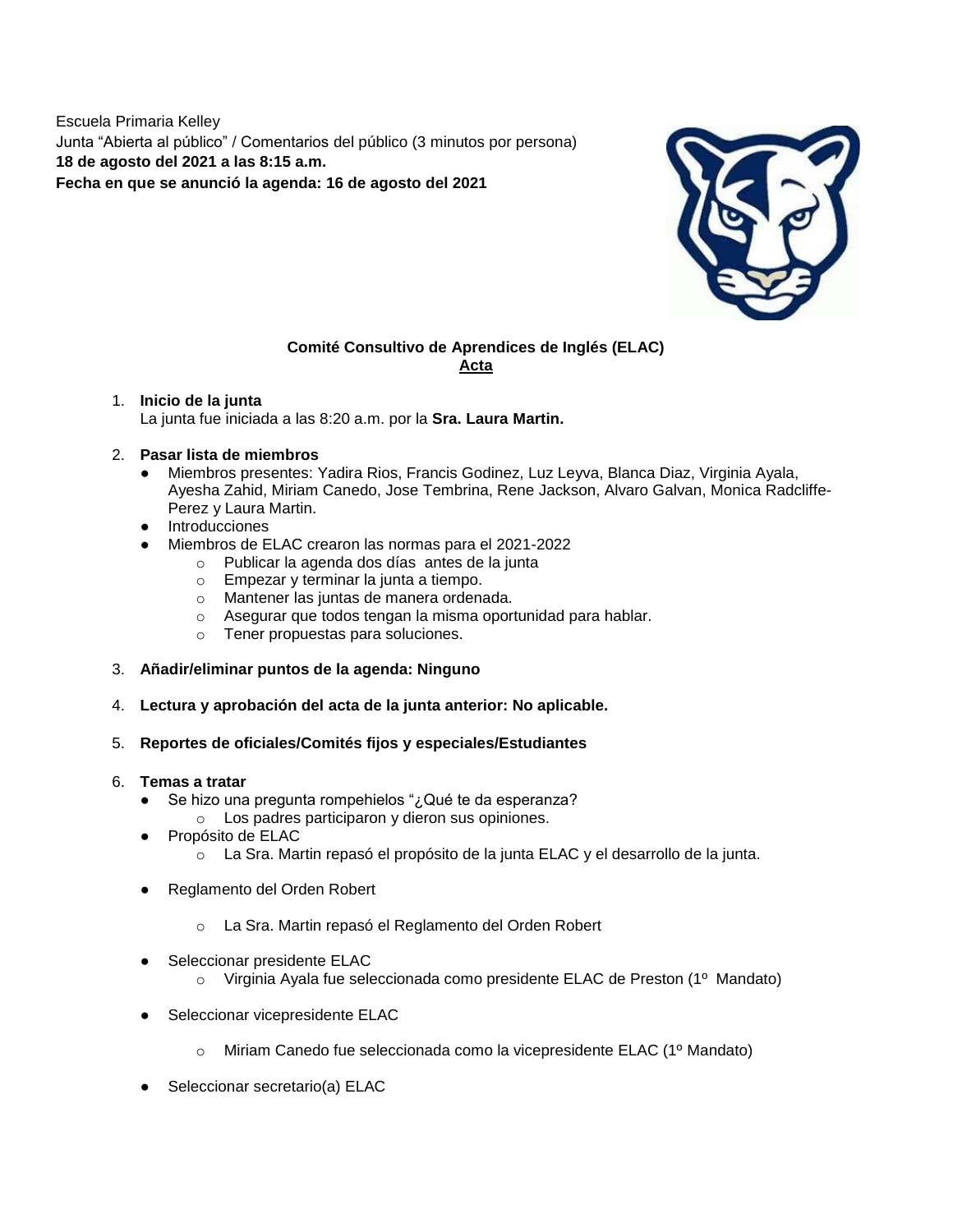- o Blanca Diaz fue seleccionada como secretario ELAC.
- **●** Elegir Oficiales DELAC
- **●** Representante DELAC
	- o Virginia Ayala fue seleccionada como Representante DELAC de la Escuela Primaria Preston (1º Mandato)
- **●** Elegir Oficiales DELAC
- **Representante Alterno DELAC** 
	- $\circ$  Miriam Canedo fue seleccionada como representante alterno DELAC de Preston (1<sup>o</sup> Mandato)

#### 7. **Temas informativos**

- **●** La Sra. Martin le dio la bienvenida a todos y se presentó.
- **●** La Sra. Martin habló acerca de la importancia de que los padres participen y respondan las encuestas del Distrito Unificado de Rialto, así como las encuestas de la Escuela Preston.
- **●** La Sra. Martin habló sobre el impacto en el rendimiento académico de los estudiantes debido a la pandemia de COVID-19.
	- o Los padres fueron informados sobre los nuevos recursos y el apoyo adicional brindado a sus estudiantes.
- **●** Ellevation Programa para Monitorear el Progreso
	- o La Sra. Martin dará la introducción a la nueva plataforma Ellevation basado en la red la siguiente junta.
- **●** Repaso de las fechas para las juntas ELAC del 2021-2022
	- o La Sra. Martin repasó las fechas de las juntas ELAC para el 2021-2022 y los padres recibieron un volante con las fechas de las juntas de ELAC para el año escolar 2021- 2022, también como recordatorio para la siguiente junta del 8 de septiembre y fueron invitados.
- Repaso de las fechas para las juntas DELAC del 2021-2022
	- o La Sra. Martin mencionó que las fechas de las juntas DELAC del 2021-2022 pronto serán anunciadas en la red del Distrito Unificado de Rialto.
- **●** Repaso de las fechas para las juntas SSC del 2020-2021
	- $\circ$  Los padres también fueron invitados a asistir a las 2:30 p.m. a la junta del Concilio Consultivo Escolar (SSC).
	- o La Sra. Martin repasó las fechas de las juntas del Concilio Escolar (SSC) para el 2021- 2022 y los padres recibieron un volante con las fechas de las juntas de SSC para el año escolar 2021-2022, también como recordatorio para la siguiente junta del 8 de septiembre y fueron invitados.
- La Sra. Martin dijo a los padres que apreciaba mucho su asistencia y concluyó la junta.

# 8. **Comentarios públicos (3 minutos): Ninguno**

#### 9. **Puntos de acción/para consentir**

- **●** Seleccionar Oficiales (Presidente, Vicepresidente y Secretario)
- **●** Los oficiales del Comité ELAC fueron elegidos y acordados por los miembros del comité presentes unánimemente.
- **●** Seleccionar representante y alterno DELAC.
- Representante y Alterno DELAC fueron seleccionados y acordados por los miembros del comité presentes unánimemente.